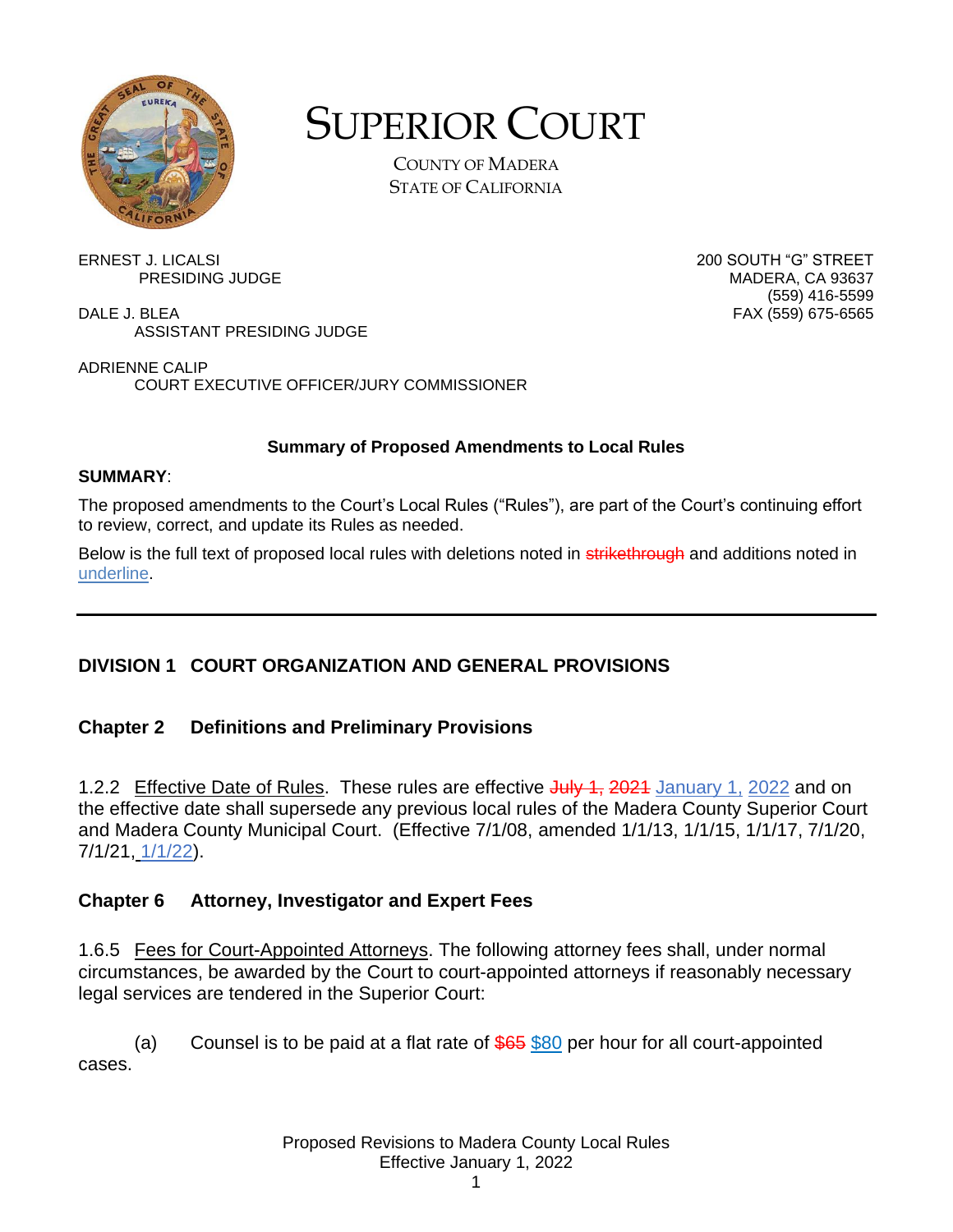(b) In determining fees, the Court shall consider the difficulty of the tasks performed and the reasonable value of time expended.

(c) The Court may, by separate Policy Memorandum, adjust the amount paid to attorneys for court appointed cases, with distinctions for capital and non-capital cases, as well as other distinguishing factors.

(Effective 7/1/08, amended 1/1/22)

# **Chapter 8 Fees for Court Services**

1.8.4 Fee Waivers – Delegation of Authority. Per Government Code § 68634(d), the Court delegates to the Clerk of the Court the authority to grant applications for an initial fee waiver that meet the standards of eligibility and application requirements set forth in Sections 68632(a)-(b) and 68633.

As further provided for in Government Code § 68634(d), the Court shall not delegate to a clerk the authority to deny or to partially grant an application for an initial fee waiver. (Effective 1/1/22)

# **DIVISION 2 TRIAL COURT RULES**

#### **Chapter 1 General Filing Requirements**

2.1.2 Typing Services or Non-Attorney Court Document Preparers (A) The name, address and phone number of the litigant who is representing him/herself must appear at the top of all filed pleadings.

(B) Non-attorney court document preparers shall comply with the requirements of Business and Professions Code section 6408. The clerk shall not accept for filing any document presented by a non-attorney court document preparer that does not comply with these requirements.

(C) A litigant in a family law or probate case designating a non-attorney court document preparer to act as a courier to submit documents for processing or to receive endorsed copies of documents from the court shall file an Authorization for Non-Attorney Court Document Preparer (Local Form MAD-CIV-019).

(D) Notices of Entry shall be sent directly to the litigant, even when presented for filing by a nonattorney court document preparer.

(E) Nothing in this rule is intended to encourage or condone the unauthorized practice of law. In the event it appears that a preparer is engaging in the unauthorized practice of law under the guise of this rule, that matter will be reported to the appropriate authorities. (Effective 1/1/2022)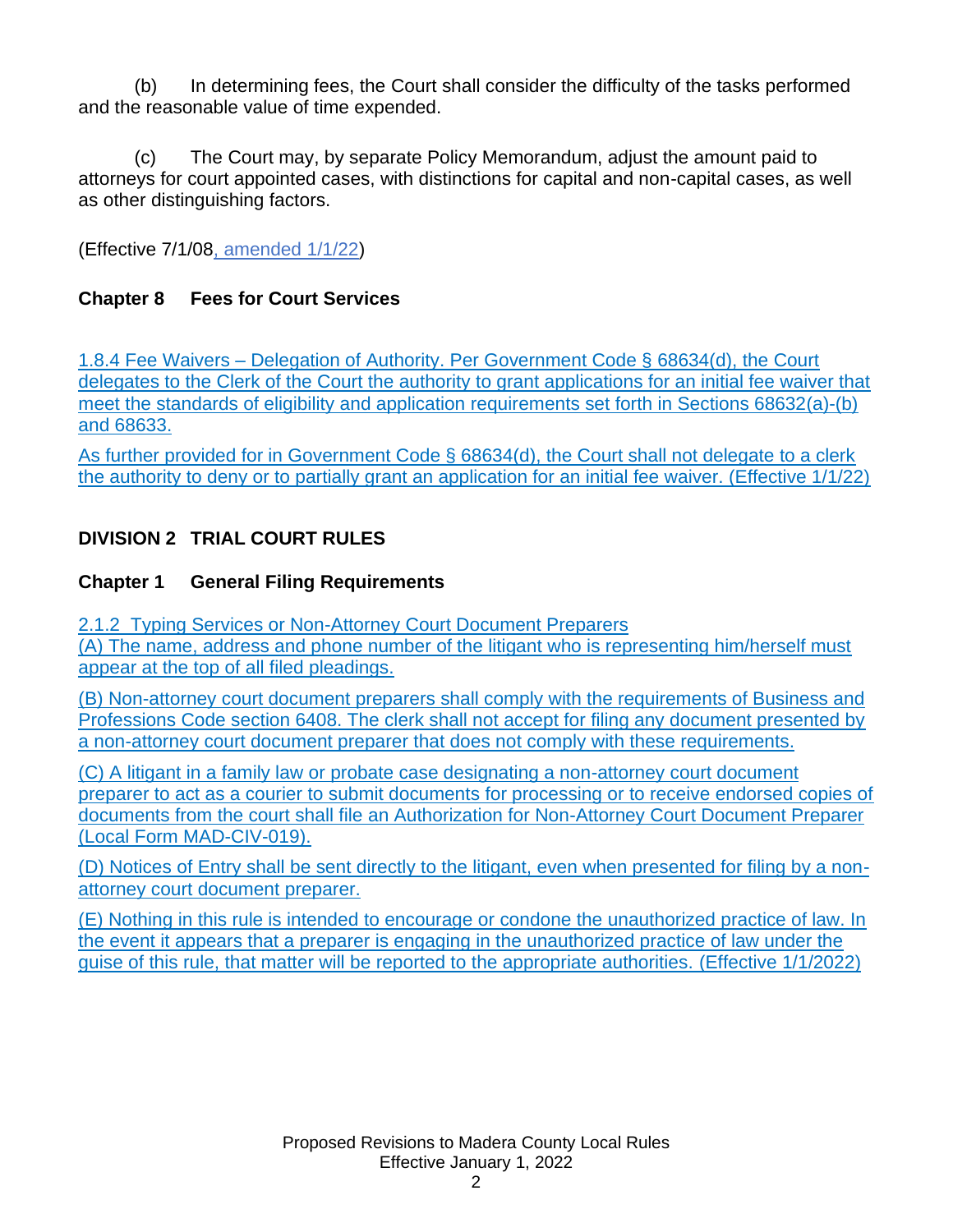#### **DIVISION 4 CRIMINAL LAW MATTERS**

#### **Chapter 1 General Matters.**

4.1.1 Continuances in Criminal Cases. The continuance policy of this Court relating to any state of a criminal proceeding is necessarily governed by the provision of the Penal Code. It is the stated policy of this Court that all felony cases shall be brought to trial within sixty (60) days of the finding of the indictment or the filing of the information. Time waivers are generally discouraged and shall may not be accepted except in unusual and extreme circumstances, pursuant to judicial discretion and/or a formal judicial order. (Effective 7/1/08, amended 1/1/22)

# **DIVISION 6 ELECTRONIC FILING**

# **Chapter 1 Electronic Filings Generally**

6.1.1 Electronic Filing. E-filing requirements shall be governed in accordance with Code of Civil Procedure §1010.6 and California Rules of Court, rules 2.250 et seq. and any policies or orders adopted by the Court and posted on the court website. (Effective 1/1/22)

6.1.2 Effective Date. Should the Court implement electronic filing, these rules will be in effect immediately upon implementation of an e-filing platform or any justice partner interfaces as specified in rules 6.1.6 and 6.1.7. (Effective 1/1/22)

6.1.3 Fax Filings (Facsimile Transfer to Court). The Court may receive a facsimile transmission and may store such transmission as an electronic document. For purposes of these rules, however, such a document shall not be considered an electronically filed document, but rather shall be governed by the rules of court concerning Fax Filings. (Effective 1/1/22)

6.1.4 Format of Electronically Filed Documents. All documents electronically filed with the Court shall be in a text searchable Portable Document Format (PDF), i.e. containing Optical Character Recognition (OCR) technology, and must adhere to the requirements for general format as required in California Rules of Court, rules 2.256 and 3.1110, including those related to electronic exhibits and bookmarks. (Effective 1/1/22)

6.1.5 Hyperlinks. If a party or attorney elects to include hyperlinks in a filing, the hyperlink shall be active and should be formatted to standard citation format as provided in California Rules of Court, rule 1.200. (Effective 1/1/22)

6.1.6 Eligible Case Types – Electronic Filing Service Providers. Documents and filings can be submitted electronically from various electronic filing service providers (EFSPs) as noted on the Court's website in the following case types:

> Proposed Revisions to Madera County Local Rules Effective January 1, 2022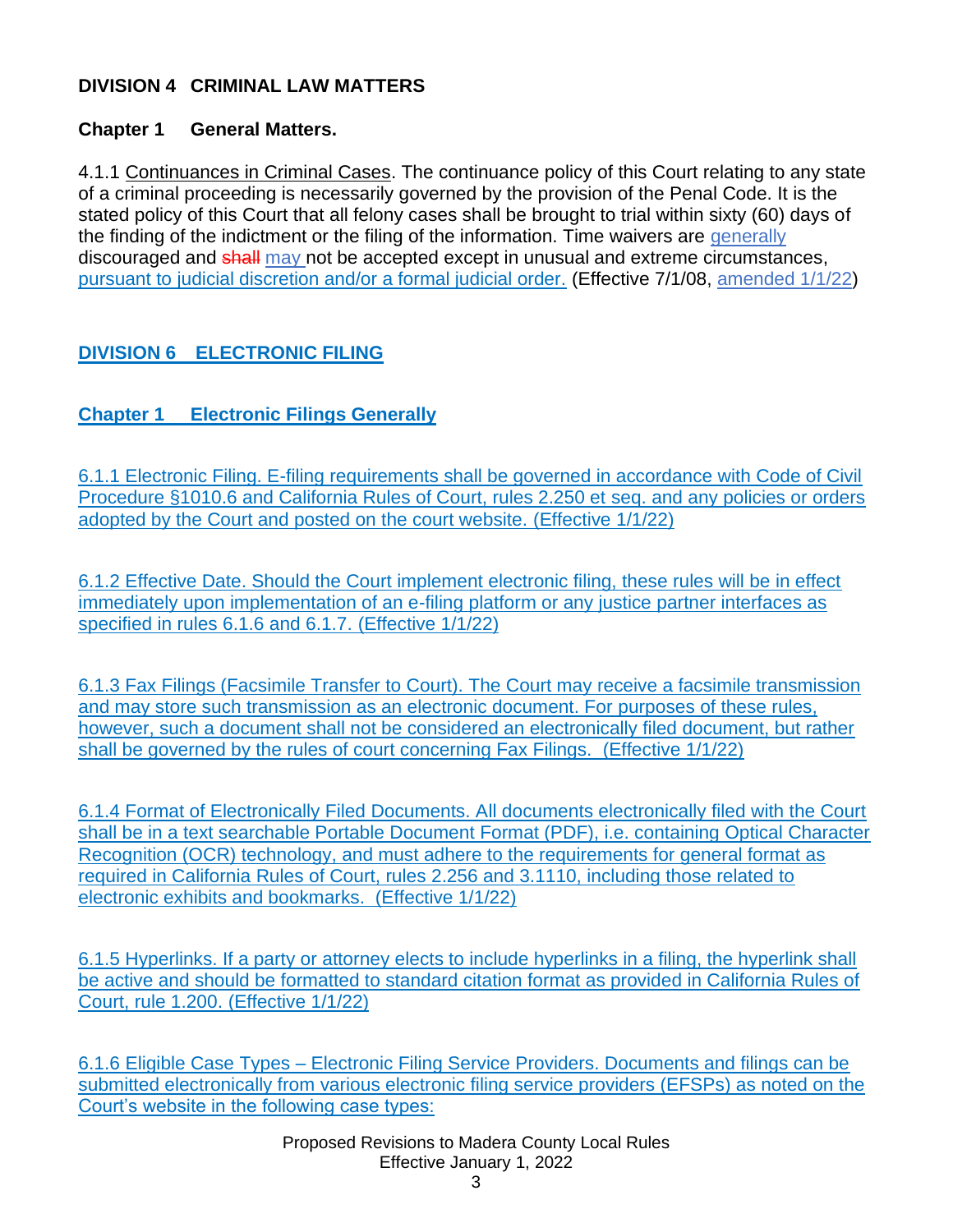- a) Civil (limited and unlimited);
- b) Small Claims;
- c) Family Law;
- d) Probate.

Should the Court implement electronic filing, these rules will be in effect immediately upon implementation of an e-filing platform. (Effective 1/1/22)

6.1.7 Eligible Case Types – E-Delivery and Interface. Documents and filings can be submitted through electronic delivery, including electronic mail and/or interface with the Court's case management system (CMS) in the following case types:

- a) Infractions filed in the Traffic Division;
- b) Misdemeanors and Felonies filed in the Criminal and Traffic Divisions;
- c) Juvenile Delinquency matters filed in the Juvenile Division.

The Court intends to allow for electronic filing through direct interface (Interface) with the following justice partner agencies:

- a) Madera County District Attorney: Filing of initial and subsequent charging documents to include complaints, amended complaints, informations, and amended informations;
- b) Madera County Probation Department: Filing of all probation related documents/filings;
- c) Madera County Sheriff's Department: Filing of all executed arrest warrants, bench warrants, and body attachments;
- d) Madera County Sheriff's Department, Jail Division: Filing of all booking sheets;
- e) Madera Police Department: Filing of all direct filed citations.

For most documents not included in justice partner agency interfaces, the Court will allow for electronic filing through electronic delivery, or E-Delivery (including e-mail), by other Court users. Please see 'Exclusions and Exceptions' below.

This rule will become effective immediately upon implementation of any interfaces or the implementation of electronic filing in the affected divisions. (Effective 1/1/22)

# **Chapter 2 Exclusions and Exceptions**

6.2.1 Exceptions to E-filing. Certain documents/filings are not eligible for submission through electronic filing and must be filed through conventional methods. A notice that identifies the existence, content, and physical filing of the document/filing must be electronically filed by the Court user as specified or instructed. These documents/filings include:

- a) Affidavits re Real Property of Small Value;
- b) Any and all documents deemed sealed by the California Rules of Court or statute;
- c) Any and all documents requested or intended to be sealed by the Court;

Proposed Revisions to Madera County Local Rules Effective January 1, 2022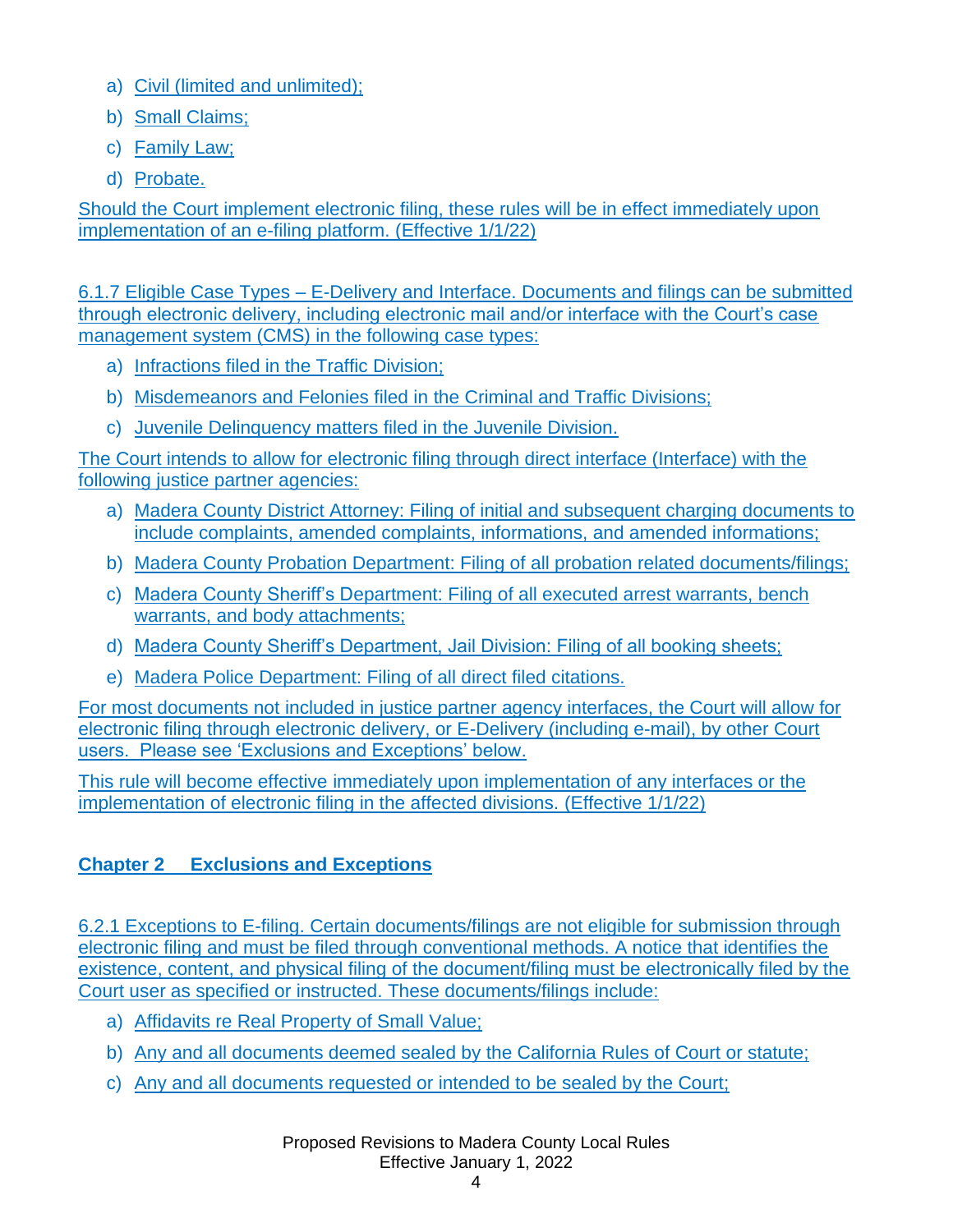- d) Any appeal-related documents, including, but not limited to, Labor Commissioner Appeals;
- e) Any order for Deposit into Trust Bearing Account;
- f) Any order with an original judicial officer's signature;
- g) Bonds/Undertaking documents;
- h) Claims of Right to Possession;
- i) Copy Requests;
- j) Documents and other materials that are not feasibly converted to electronic form by scanning, imaging, or other means;
- k) Exhibits to be lodged for Hearings or Trials;
- l) Family Law Request for Entry of Default, Notice of Entry of Judgment, and Child Support Case Registry Forms;
- m) Orders of Examination;
- n) Original Contracts/Instruments;
- o) Original Wills/Codicils;
- p) Out-of-State Commission;
- q) Out-of-State Judgments or Orders to be Registered;
- r) Subpoenaed documents;
- s) Subpoenas for Out of State Actions;
- t) Any paper document ordered by the Court to be filed through conventional methods in the clerk's office. (Effective 1/1/22)

6.2.2 Administrative Records in CEQA petition cases. For CEQA petition cases the format of the administrative record must comply with California Rules of Court, rules 3.2200 through 3.2208. The party lodging the administrative record must submit one (1) copy of the administrative record, contained on a CD-ROM, DVD, or other electronic format, in a manner that cannot be altered, and one (1) copy of the administrative record in paper format. All copies of the administrative record should be submitted through conventional nonelectronic means. The party lodging the administrative record shall file electronically and serve a notice of such filing for the administrative record. (Effective 1/1/22)

6.2.3 Administrative Mandamus matters. If a record in an administrative mandamus matter exceeds 100 pages in length, the party lodging the administrative record must submit one (1) copy of the administrative record, contained on a CD-ROM, DVD, or other electronic format, in a manner that cannot be altered. The copies of the administrative record should be submitted through conventional nonelectronic means. The party lodging the administrative record shall file electronically and serve a notice of such filing for the administrative record. (Effective 1/1/22)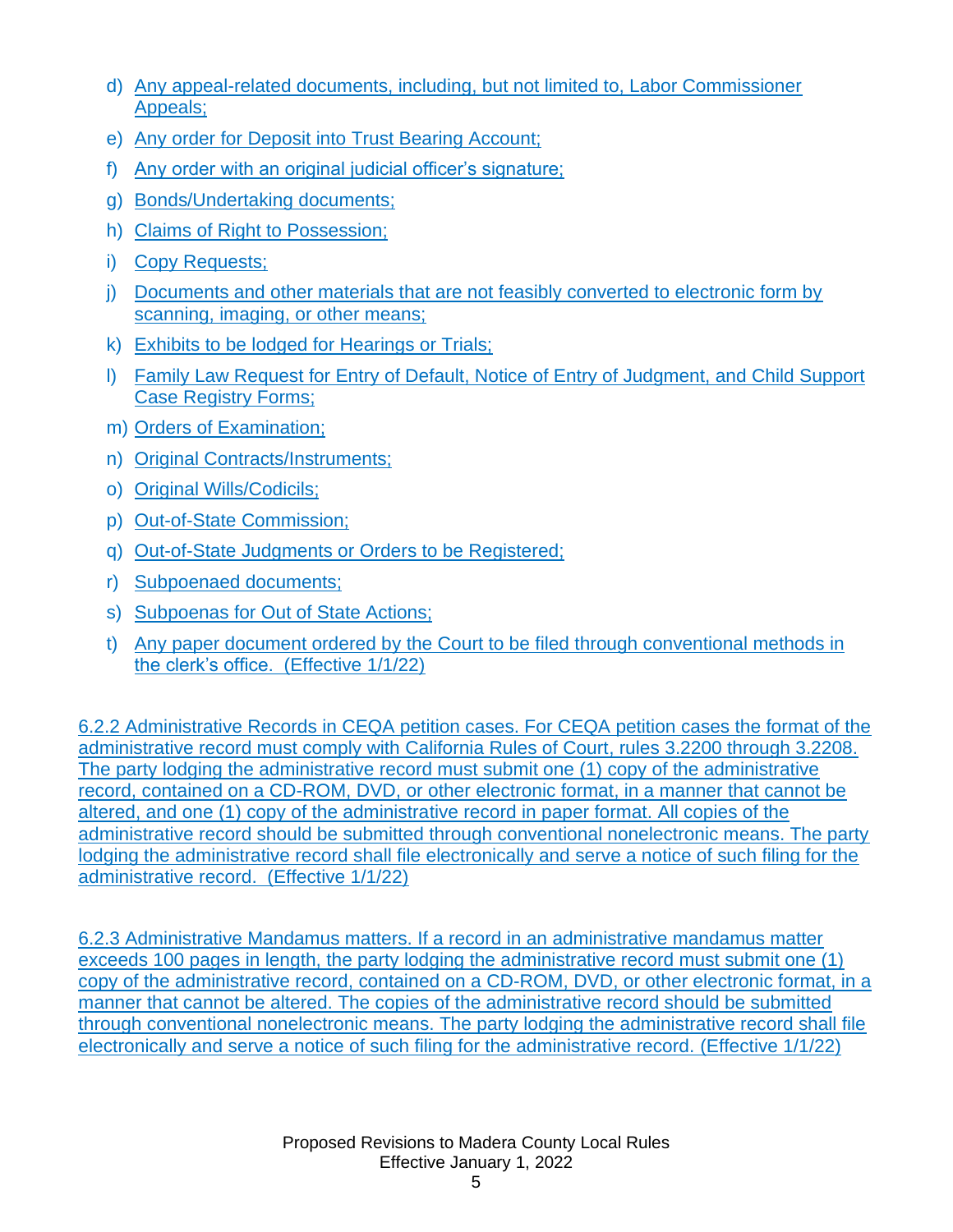#### **DIVISION 7 PROBATE, ADOPTION, AND RELATED MATTERS**

#### **Chapter 8 Guardianship & Conservatorship Investigations**

7.8.1 Investigation of Proposed Guardian. In conducting the investigation required under Probate Code § 1513, the Court investigator in his/her discretion may require the proposed guardian or guardians to submit a fingerprint card, and/or undergo a background check through the California Law Enforcement Telecommunications System (CLETS) consent to a criminal, record history check. The results of this check may be referred to included in the investigator's report to the Court. Upon referral to Family Court Services, it is the parties' responsibility to contact Family Court Services to initiate the intake process. (Effective 7/1/08, amended 1/1/17, 1/1/22)

7.8.7 Background Check/Electronic Fingerprint Scan. A background check through the California Law Enforcement Telecommunications System (CLETS) or and an electronic fingerprint scan will be required when a petition for a name change, guardianship, or adoption has been filed. The purpose of the background check is to verify that the petitioner is not on probation, parole or a registered sex offender. (Code Civ. Proc. §1279.5 (e).) A Live Scan will be requested from the petitioner, parent(s) or legal guardian(s). A Live Scan, or CLETS, consists of a check of electronic fingerprint records maintained by the Department of Justice, the Child Abuse Central Index and possibly the FBI. Live Scan locations can be obtained from Family Court Services or on the Department of Justice website (doj.ca.gov) by typing "Live Scan Locations" in the search box. The individual subject to Live Scan shall pay the fee charged by the Live Scan provider. The individual subject to Live Scan shall complete the Live Scan application form with the requested information and provide the Live Scan provider valid photo identification. Failure to provide the requested information will delay the petition and/or otherwise preclude the completion of the required investigation. For Child Custody Evaluations, Conservatorships, and Guardianships this information will be obtained by Family Court Services through the California Law Enforcement Telecommunications System (CLETS) at the Madera Sheriff's Office. (Effective 1/1/17, amended 1/1/22).